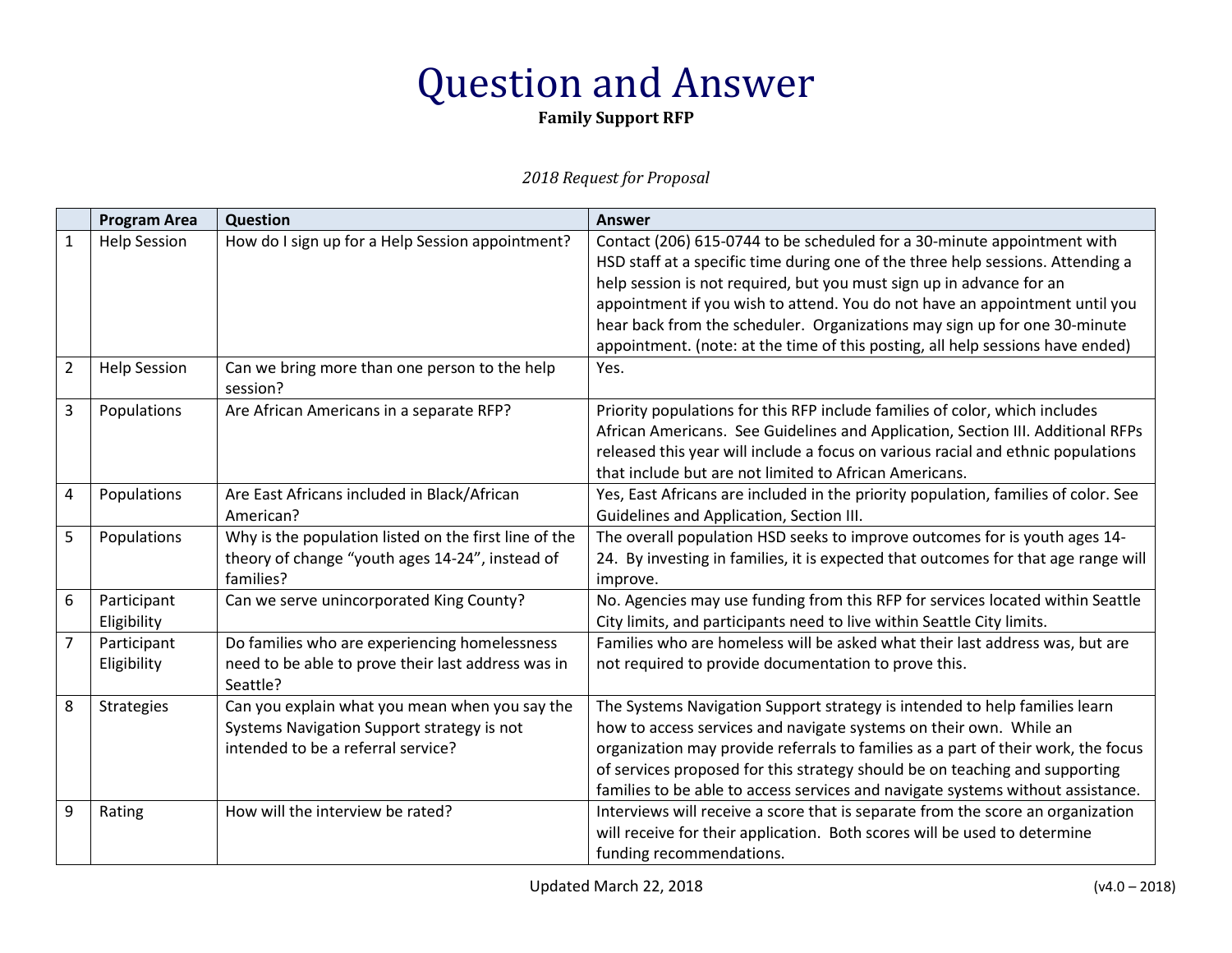**Family Support RFP**

|    | <b>Program Area</b> | Question                                                   | <b>Answer</b>                                                                                                                                               |
|----|---------------------|------------------------------------------------------------|-------------------------------------------------------------------------------------------------------------------------------------------------------------|
| 10 | Funding             | How many organizations does HSD expect to fund             | HSD does not have a predetermined number of organizations it intends to                                                                                     |
|    |                     | through this RFP? Is there a minimum or                    | fund, or a minimum or maximum.                                                                                                                              |
|    |                     | maximum number of organizations?                           |                                                                                                                                                             |
| 11 | Reporting           | What will the reporting look like for the new              | Please see "Section IV. Investment Area Background & Program                                                                                                |
|    |                     | contracts?                                                 | Requirements" of the RFP Guidelines. Specific details regarding reporting will                                                                              |
|    |                     |                                                            | be discussed during contract negotiation.                                                                                                                   |
| 12 | Partnerships        | How should we demonstrate our<br>А.                        | Applicants are asked to describe their program model. Include<br>А.                                                                                         |
|    |                     | collaborations/key partnerships?                           | collaborations/key partnerships in the appropriate answers. In addition,                                                                                    |
|    |                     | Do we need to include information on cultural<br><b>B.</b> | partnering organizations will need to sign the cover page and submit                                                                                        |
|    |                     | competency and other skills for our partner's              | signed letters of intent.                                                                                                                                   |
|    |                     | staff?                                                     | Any information to strengthen your proposal is encouraged to be included,<br>В.                                                                             |
|    |                     |                                                            | unless specifically excluded in Application, Section II.                                                                                                    |
| 13 | On-line             | Can we look at the on-line application before we           | Yes. There is a small amount of information that needs to be completed in the                                                                               |
|    | Application         | submit it?                                                 | on-line system. The system will not save this information for you. All other                                                                                |
|    |                     |                                                            | information (application, budget forms, etc.) must be uploaded.                                                                                             |
| 14 | Rating              | Who is on the rating panel?                                | The rating committee is made up of staff from a variety of city departments, as                                                                             |
|    |                     |                                                            | well as community members and stakeholders.                                                                                                                 |
| 15 | Populations         | Can you distinguish between the priority and focus         | Please see "Section IV. Investment Area Background & Program                                                                                                |
|    |                     | populations?                                               | Requirements" of the RFP Guidelines. HSD will track outcomes for the focus                                                                                  |
| 16 | Rating              | Is there a scoring advantage to serving the priority       | population who show the greatest disproportionality for specific outcomes.<br>Scoring will be determined by the strength of the application, as outlined by |
|    |                     | or focus populations?                                      | the application criteria. If an organization seeks to serve a population not                                                                                |
|    |                     |                                                            | included in the priority or focus populations, they will need to clearly                                                                                    |
|    |                     |                                                            | demonstrate a significant need in their application.                                                                                                        |
| 17 | Populations         | What if we serve many different communities of             | The priority population for this RFP includes families of color.                                                                                            |
|    |                     | color who are all deaf?                                    |                                                                                                                                                             |
| 18 | Strategies          | If you apply to both strategies and one of the             | Each strategy will be considered on its own merit, and will be scored                                                                                       |
|    |                     | strategies receives a low score, does that mean            | separately.                                                                                                                                                 |
|    |                     | you will not be funded for either strategy?                |                                                                                                                                                             |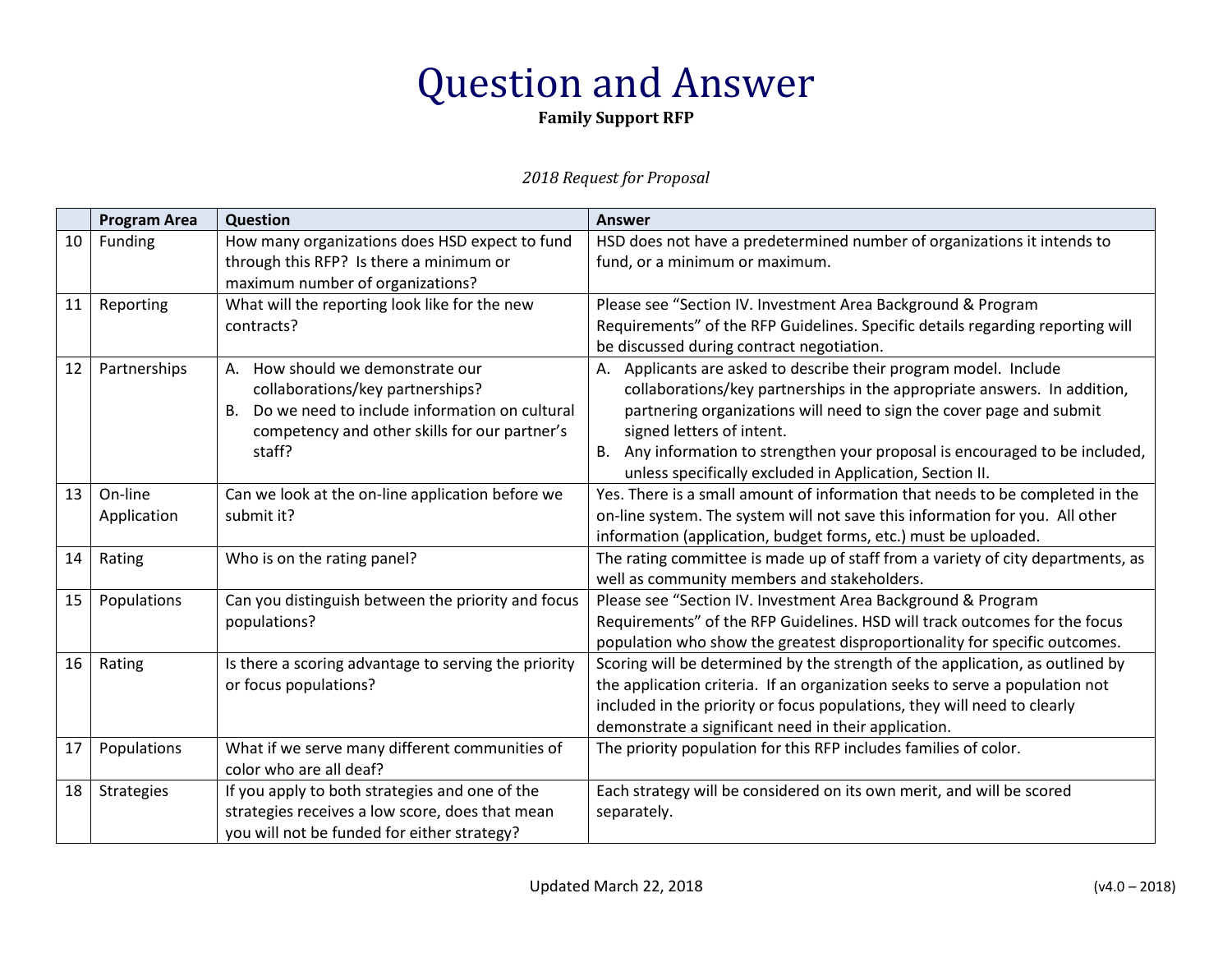**Family Support RFP**

|    | <b>Program Area</b> | <b>Question</b>                                     | <b>Answer</b>                                                                   |
|----|---------------------|-----------------------------------------------------|---------------------------------------------------------------------------------|
| 19 | Populations         | Do organizations have to work with all families, or | Organizations may focus on one specific community or group. Please see          |
|    |                     | can they focus on one group, like kinship families? | "Section IV. Investment Area Background & Program Requirements" of the RFP      |
|    |                     |                                                     | Guidelines for a description of the priority and focus populations.             |
| 20 | Program Model       | Does the Family Support RFP reflect a move by       | The RFP seeks applications from all qualified organizations. HSD is asking      |
|    |                     | HSD towards dispersing family services across       | applicants to describe how they will meet the performance measures for their    |
|    |                     | Seattle, rather than having them located in Family  | proposed population. All applicants are asked to include information about      |
|    |                     | Resource Centers? Is the City committed to the      | their experiences and strengths in their responses to the narrative questions.  |
|    |                     | Family Resource Center model? Should currently      | HSD seeks to fund the most competitive proposals and is not specifying a        |
|    |                     | funded Family Resource Centers highlight their      | preferred model.                                                                |
|    |                     | experience in their proposals?                      |                                                                                 |
| 21 | <b>Budget</b>       | Do agencies need to indicate which staff are their  | Yes.                                                                            |
|    |                     | partner's and which are theirs on the budget line   |                                                                                 |
|    |                     | item?                                               |                                                                                 |
| 22 |                     | Is industrial insurance listed on the Proposed      | Yes.                                                                            |
|    | <b>Budget</b>       | Personnel Detail Budget under personnel benefits    |                                                                                 |
|    |                     | the same as L & I?                                  |                                                                                 |
| 23 | Partners            | Do partnering organizations need to submit their    | No. Only the organization that is submitting the application will need to       |
|    |                     | 501c3 documentation?                                | submit documentation of their 501c3 status.                                     |
| 24 | Eligibility         | If an organization does not have their 501c3 status | The fiscal agent with the 501c3 status should submit the application. If        |
|    |                     | approved at the time the application is due, but    | funding is awarded, the contract would be with the fiscal agent. Please see the |
|    |                     | has a fiscal sponsor who does have their 501c3      | HSD Agency Minimum Eligibility Requirements posted on the <b>Funding</b>        |
|    |                     | status, who should submit the application?          | Opportunities Webpage for a full description of the eligibility requirements.   |
| 25 | Theory of           | Is there somewhere online where organizations       | Yes. It can be found on the <b>Funding Opportunities Webpage</b> .              |
|    | Change              | can go to see HSD's Results Based Accountability    |                                                                                 |
|    |                     | Plan?                                               |                                                                                 |
| 26 | Populations         | In the Racial Disparity Data section, do references | Yes. See answer to question #4.                                                 |
|    |                     | to Black/African American populations include       |                                                                                 |
|    |                     | African immigrants/refugees?                        |                                                                                 |
| 27 | Populations         | HSD's priority and focus populations are stated as  | See answer to question #17.                                                     |
|    |                     | families of color and limited English speaking      |                                                                                 |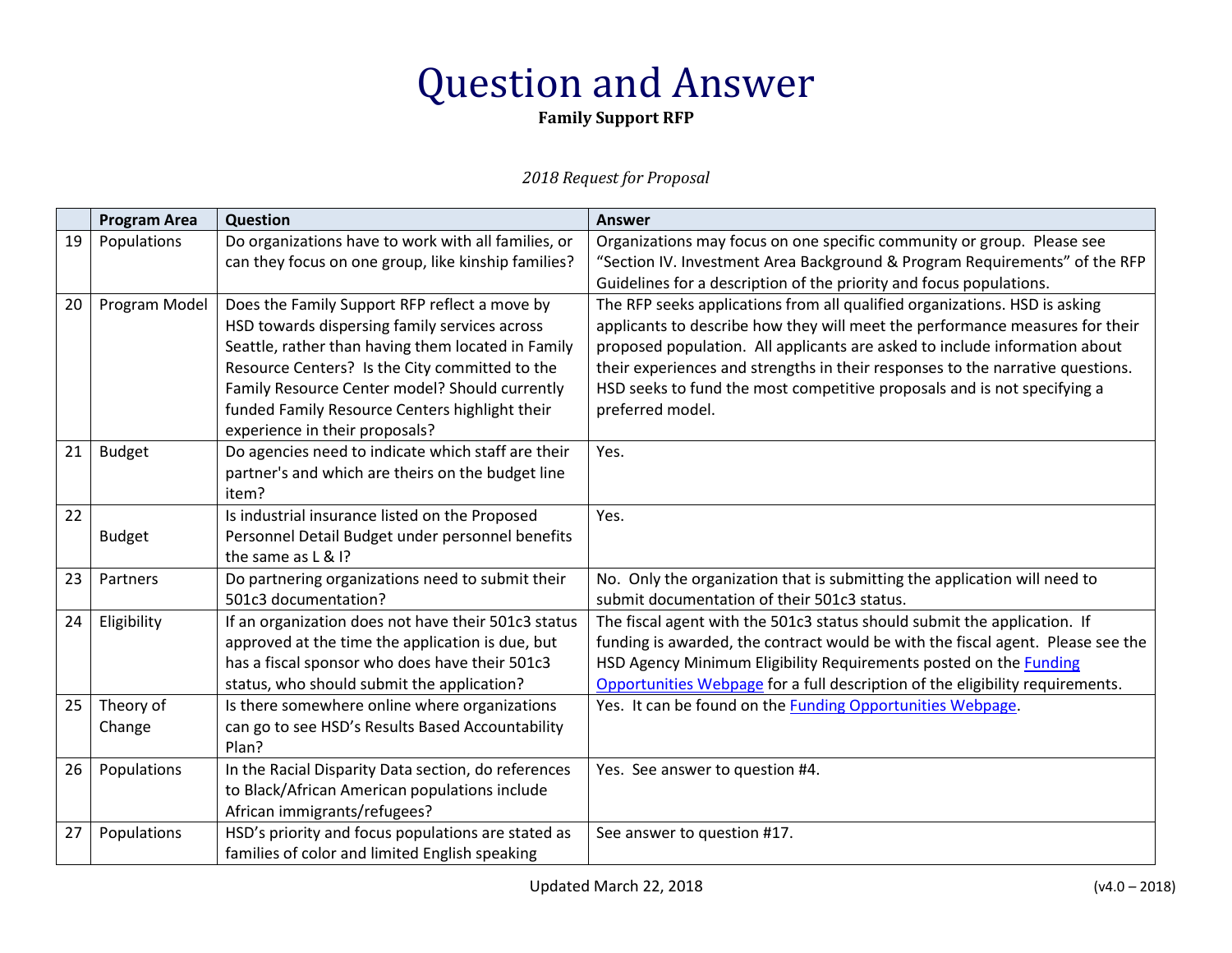**Family Support RFP**

|    | <b>Program Area</b> | <b>Question</b>                                         | <b>Answer</b>                                                                   |
|----|---------------------|---------------------------------------------------------|---------------------------------------------------------------------------------|
|    |                     | families with children up to age 24 and Native          |                                                                                 |
|    |                     | American/Alaska Native and Hispanic/Latino              |                                                                                 |
|    |                     | families with children up to age 24 respectively.       |                                                                                 |
|    |                     | Our agency serves primarily the developmental           |                                                                                 |
|    |                     | disabilities population, and our focus within that      |                                                                                 |
|    |                     | population are families of color, immigrants, and       |                                                                                 |
|    |                     | refugees, including Black/African American and          |                                                                                 |
|    |                     | Hispanic/Latino. Does this fall under HSD's priority    |                                                                                 |
|    |                     | population or focus population?                         |                                                                                 |
| 28 | Survey              | Regarding client surveys: Is the survey already         | The survey and survey instructions will be available to review during contract  |
|    |                     | created? Is it available for us to look at? How will it | negotiation. HSD will translate the survey into at least 12 languages: Amharic, |
|    |                     | be administered? Will HSD translate the survey          | Arabic, French, Khmer, Oromo, Russian, Somali, Spanish, Tagalog, Tigrigna,      |
|    |                     | into other languages? Which ones? If not, can we        | Traditional Chinese and Vietnamese. HSD will provide additional translations if |
|    |                     | build said translation into our budget?                 | needed.                                                                         |
| 29 | Database            | Regarding the database, what other databases            | Organizations will be required to use the Efforts to Outcomes (ETO) database,   |
|    |                     | are identified by HSD? We use Salesforce and            | or another database identified and paid for by HSD. If another database is      |
|    |                     | want to know if we can use it for this project. If      | selected, successful applicants will be informed during contract negotiation.   |
|    |                     | not, can we build staff training for the new            | All agencies will be required to use the same database. HSD will provide        |
|    |                     | database into our budget?                               | database training for staff.                                                    |
| 30 | On-line             | Regarding electronic submittal:                         | See answer to question #13.<br>А.                                               |
|    | Submission          | A. Is it an on-line document upload? I'm unable to      | Once submitted, you are not able to go back in and alter your original<br>В.    |
|    | System              | get to subsequent pages on the form to look.            | application. You may resubmit a corrected application prior to the              |
|    |                     | B. Am I able to make changes if I submit before the     | deadline. For assistance with the online submission system, please contact      |
|    |                     | deadline?                                               | Susan McCallister at Susan.McCallister@seattle.gov or (206) 233-0014.           |
|    |                     |                                                         | You may also visit the <b>Online Submission System Help page</b> .              |
| 31 | Partnerships        | Regarding partnerships:                                 | A significant partnership would be one in which you could not implement<br>А.   |
|    |                     | A. To what degree is a partnership significant          | your project, or the quality of the project would be diminished, without        |
|    |                     | enough to require a letter of support?                  | the services/resources the partner provides.                                    |
|    |                     | B. Also, in this section it says to include letters of  | Letters of support from participants, donors, or community members<br>В.        |
|    |                     | support but at the beginning of the application it      | should not be included. Letters of intent from partners are required.           |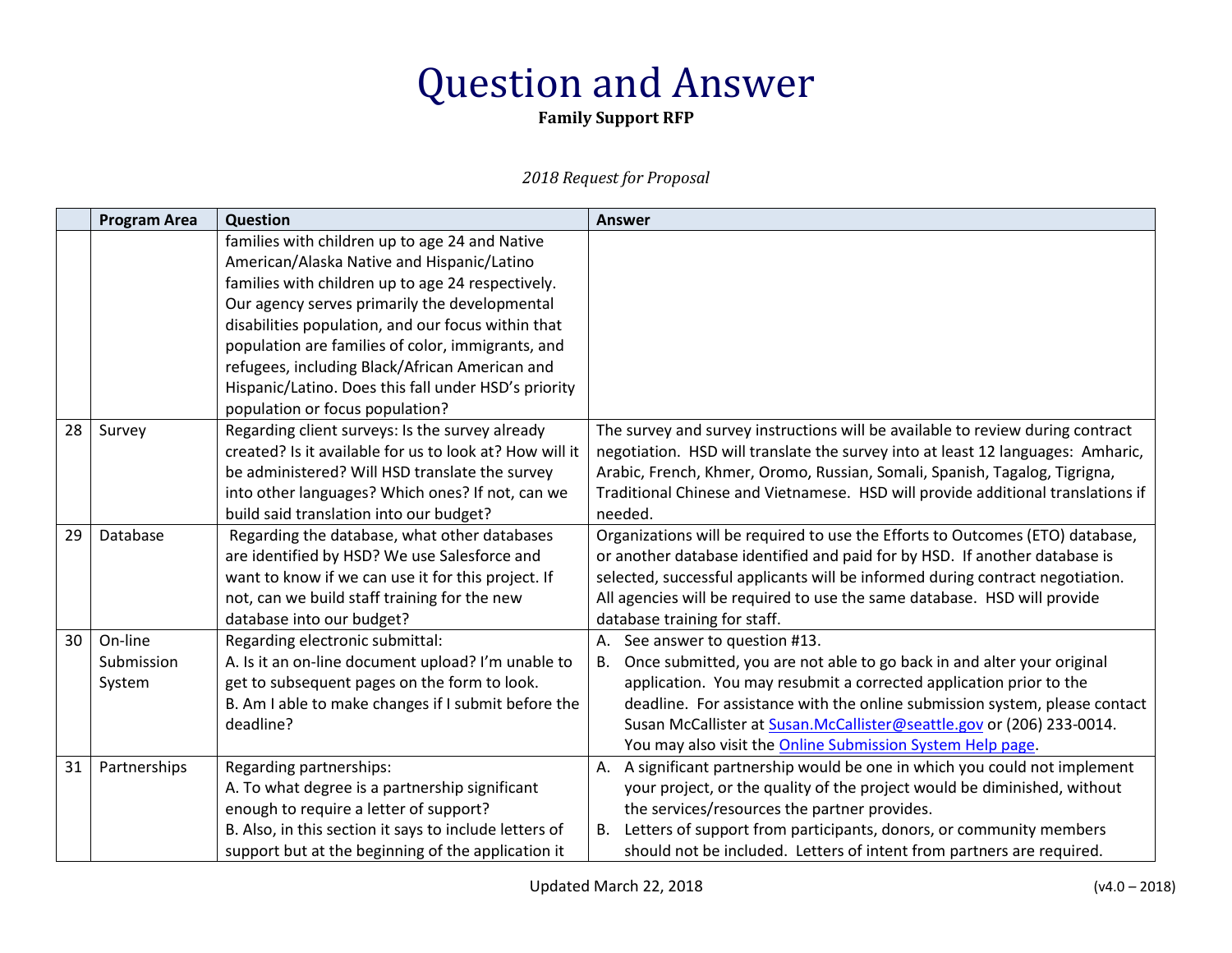**Family Support RFP**

|    | <b>Program Area</b> | Question                                                                                | <b>Answer</b>                                                                                                                                                     |
|----|---------------------|-----------------------------------------------------------------------------------------|-------------------------------------------------------------------------------------------------------------------------------------------------------------------|
|    |                     | says not to. Where do I include these in order to                                       | Letters of intent from partners do not count towards your page limit. They                                                                                        |
|    |                     | have them be part of my application?                                                    | can be submitted as an attachment with your application.                                                                                                          |
| 32 | <b>Budget</b>       | Regarding the personnel detail budget: 7-8 staff                                        | No. Organizations should list the position title and name of each staff person                                                                                    |
|    |                     | with the same title will be working on this project.                                    | who will be responsible for implementing or supervising the project.                                                                                              |
|    |                     | Can we omit their names and say "various staff"                                         |                                                                                                                                                                   |
|    |                     | and include the total FTE for the project for that                                      |                                                                                                                                                                   |
|    |                     | position?                                                                               |                                                                                                                                                                   |
| 33 | Funding             | I understand that this funding is currently                                             | There are 14 contracts currently funded. For information on the number of                                                                                         |
|    |                     | ongoing-how many projects are currently funded                                          | contracts and the dollar amount, please see the answer to #10.                                                                                                    |
|    |                     | by this investment? How many strategies do you                                          |                                                                                                                                                                   |
|    |                     | plan to fund for this RFP? Is there a range of dollar                                   |                                                                                                                                                                   |
|    |                     | amounts that would be appropriate to ask for?                                           |                                                                                                                                                                   |
|    |                     | Knowing how much is appropriate to ask will help                                        |                                                                                                                                                                   |
|    |                     | us determine our scope of work.                                                         |                                                                                                                                                                   |
| 34 | Data                | Regarding the use of data in our proposal: would                                        | Data obtained from focus groups with the populations you intend to serve is                                                                                       |
|    |                     | data from focus groups that we have conducted                                           | appropriate to use in your application.                                                                                                                           |
|    |                     | with the populations we serve be appropriate to                                         |                                                                                                                                                                   |
|    |                     | use, or would HSD prefer data from other sources?                                       |                                                                                                                                                                   |
| 35 | <b>Budget</b>       | I am wondering if we need to fill out the budget                                        | Yes. Organizations are required to fill out a budget for each strategy you are<br>requesting funding to implement. If the same staff is used for both strategies, |
|    |                     | twice: one for system navigation and one for<br>family management? We are going to have | indicate their Full Time Equivalency (FTE) to demonstrate how their time will                                                                                     |
|    |                     | two program staff persons who will provide both                                         | be allocated.                                                                                                                                                     |
|    |                     | services/strategies so the costs are the same.                                          |                                                                                                                                                                   |
| 36 | <b>Budget</b>       | In the budget, do we need to list the names of                                          | Organizations should list other funding that has been secured.                                                                                                    |
|    |                     | funders that we will apply to or only those that                                        |                                                                                                                                                                   |
|    |                     | we've secured?                                                                          |                                                                                                                                                                   |
| 37 | Populations         | Are services only to adults? Can we include youth,                                      | Funding is intended for services for families with children/youth up to the age                                                                                   |
|    |                     | who are living at home with family, middle school                                       | of 24. Services may include youth so long as their participation is related to                                                                                    |
|    |                     | and older, to be counted and surveyed?                                                  | Family Management and/or Systems Navigation Support. Funding is not                                                                                               |
|    |                     |                                                                                         | intended to be used for youth development services such as afterschool                                                                                            |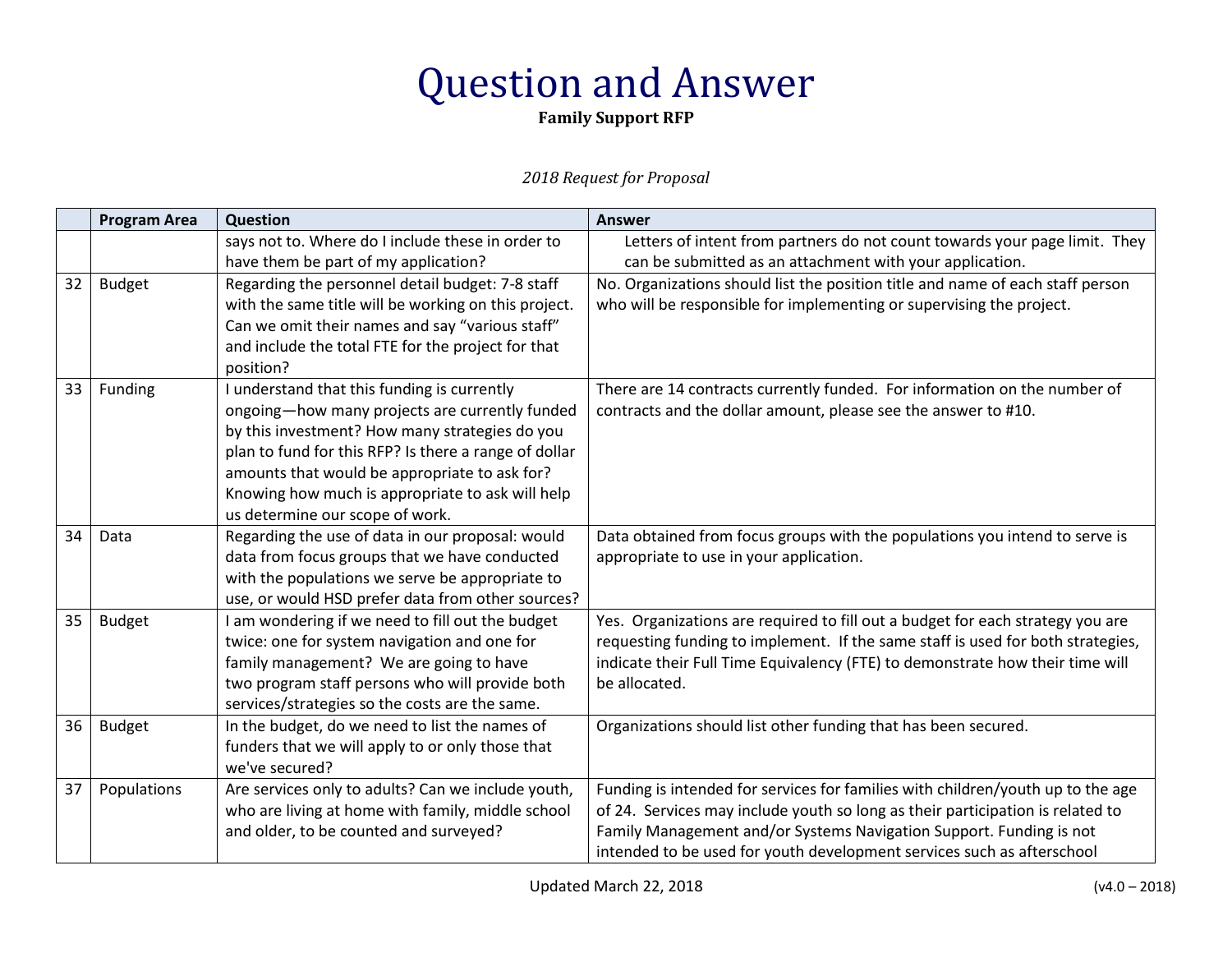**Family Support RFP**

|    | <b>Program Area</b>           | Question                                                                                                                                                                                                                                                                                                                                                                                                                                                                                                                                                                                                                                                                                                                                                                                                                                                                                   | <b>Answer</b>                                                                                                                                                                                                                                                                                                                                                                                                                                                                                                                                                                                                                                                                                                                                                                                                                                                                                                                                                                                                                                                                         |
|----|-------------------------------|--------------------------------------------------------------------------------------------------------------------------------------------------------------------------------------------------------------------------------------------------------------------------------------------------------------------------------------------------------------------------------------------------------------------------------------------------------------------------------------------------------------------------------------------------------------------------------------------------------------------------------------------------------------------------------------------------------------------------------------------------------------------------------------------------------------------------------------------------------------------------------------------|---------------------------------------------------------------------------------------------------------------------------------------------------------------------------------------------------------------------------------------------------------------------------------------------------------------------------------------------------------------------------------------------------------------------------------------------------------------------------------------------------------------------------------------------------------------------------------------------------------------------------------------------------------------------------------------------------------------------------------------------------------------------------------------------------------------------------------------------------------------------------------------------------------------------------------------------------------------------------------------------------------------------------------------------------------------------------------------|
|    |                               |                                                                                                                                                                                                                                                                                                                                                                                                                                                                                                                                                                                                                                                                                                                                                                                                                                                                                            | programs or tutoring. Children/youth under the age of 18 will not be<br>surveyed, with the exception of teen parents.                                                                                                                                                                                                                                                                                                                                                                                                                                                                                                                                                                                                                                                                                                                                                                                                                                                                                                                                                                 |
| 38 | <b>Budget</b>                 | Can we submit a consolidated budget for both<br>strategies (Systems Navigation Support and Family<br>Management)?                                                                                                                                                                                                                                                                                                                                                                                                                                                                                                                                                                                                                                                                                                                                                                          | No. Please see the answer to question #35.                                                                                                                                                                                                                                                                                                                                                                                                                                                                                                                                                                                                                                                                                                                                                                                                                                                                                                                                                                                                                                            |
| 39 | <b>Budget and</b><br>Strategy | When reviewing the application and reflecting on<br>services offered, it seemed that some services<br>overlap both strategies. For example, a recreation<br>event where families socialize with each other and<br>the community (Family Management) but also<br>learn the bus system and the park system<br>(Systems Navigation) through the activity.<br>Or a parent who comes to see a Parent Educator<br>for a parenting issue (Family Management) and it<br>develops from this meeting that they need<br>assistance to navigate a meeting with their child's<br>school personnel to create an IEP (Systems<br>Navigation).<br>So for the example of the Parent Educator, would<br>salary and expenses for the Parent Educator be<br>split between the two budgets (Family<br>Management and Systems Navigation) and the<br>service description narrative split under each<br>strategy? | Strategy - Recreation Event example response<br>One event can include activities from both strategies. However, each activity<br>within the event needs to clearly be aligned within one strategy which<br>identifies which performance measures you are collecting and how you are<br>allocating in budget. If you intend to address both strategies through one<br>event, then you will need to indicate how you plan to do this in your narrative<br>response.<br>Strategy - Parent Educator example<br>Families may come into your organization to participate in a service/activity in<br>one strategy and need additional services/activities that are in a different<br>strategy. Either everything is allocated toward the initial strategy/result of the<br>activity, or the time spent needs to be clearly separated between the two<br>strategies and both performance measures will need to be captured.<br>Budget: Please see the answer to question #35. The budget for each strategy<br>should reflect what it will cost your organization to implement that strategy. |
| 40 | <b>Budget and</b><br>Partners | Do we need to include our partners' staff in the<br>budget if we are not subcontracting with them?                                                                                                                                                                                                                                                                                                                                                                                                                                                                                                                                                                                                                                                                                                                                                                                         | No. If your partner is providing staff without charging your organization, you<br>do not need to include those staff in your budget.                                                                                                                                                                                                                                                                                                                                                                                                                                                                                                                                                                                                                                                                                                                                                                                                                                                                                                                                                  |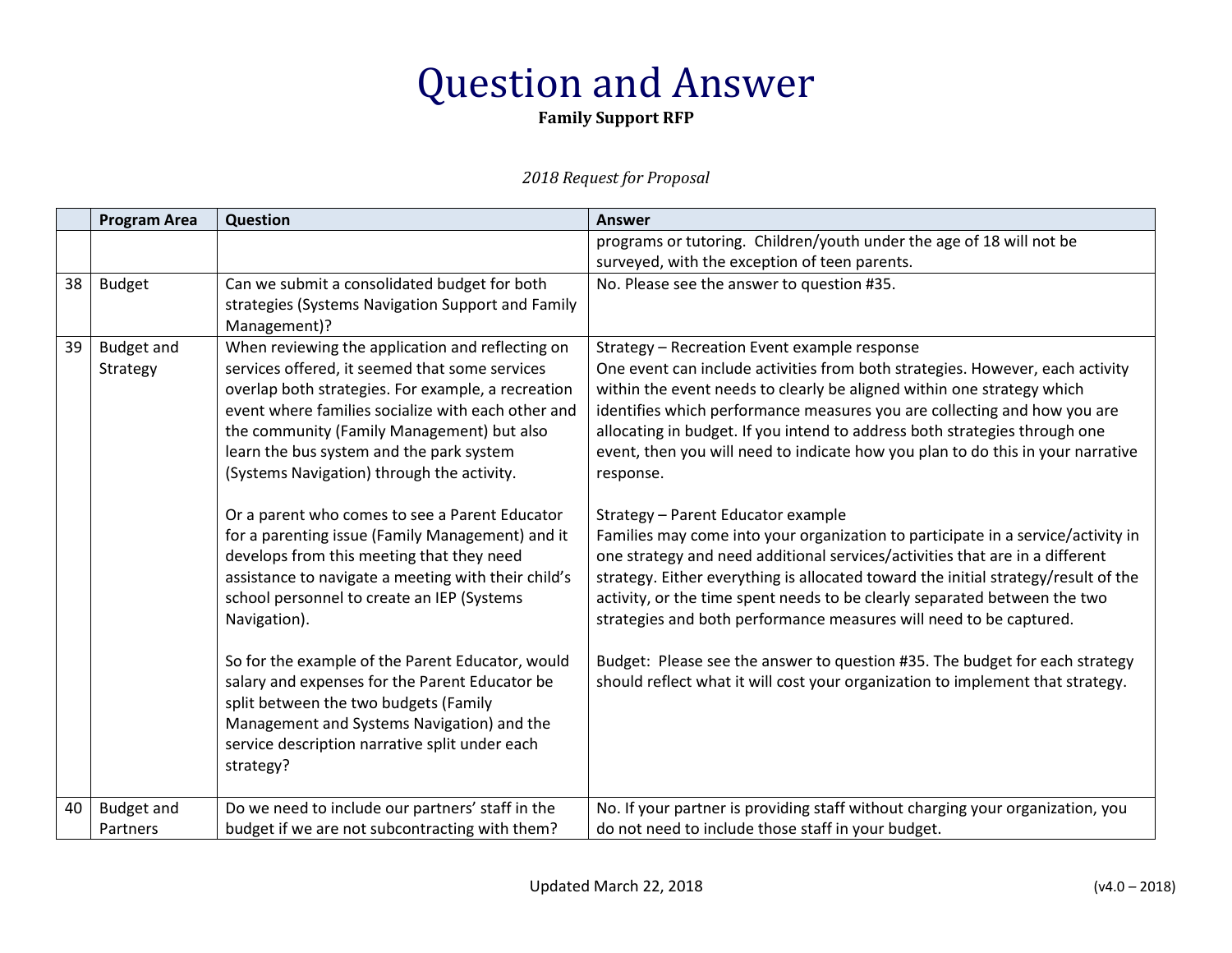**Family Support RFP**

|    | <b>Program Area</b> | <b>Question</b>                                                                                                                                                                                                                                     | <b>Answer</b>                                                                                                                                                                                                                                                                                                                                                                                     |
|----|---------------------|-----------------------------------------------------------------------------------------------------------------------------------------------------------------------------------------------------------------------------------------------------|---------------------------------------------------------------------------------------------------------------------------------------------------------------------------------------------------------------------------------------------------------------------------------------------------------------------------------------------------------------------------------------------------|
| 41 | <b>Budget</b>       | Which line item on budget do we put down for<br>speakers fees? (for classes & workshops)                                                                                                                                                            | Fees paid to individuals or businesses on a one-time, non-recurring basis go<br>under line item Expert and Consultant Services. Fees paid to individuals or<br>businesses on a temporary or short-term basis go under line item Contractual<br>Employment.                                                                                                                                        |
| 42 | <b>Budget</b>       | Do we put down interpreters and childcare costs<br>under "Other/Misc expenses" or?                                                                                                                                                                  | Please see the answer to question #41. If your own staff are performing these<br>services, then those positions should be included in the Proposed Personnel<br>Detail Budget.<br>Non-staff related childcare expenses, such as snacks or supplies, may go under<br>line item Miscellaneous Expenses in the Proposed Program Budget.                                                              |
| 43 | <b>Budget</b>       | Is line item Automobile Expenses for staff travel<br>mileage and/or gas stipend for participants?                                                                                                                                                   | The Automobile Expense line item is for car leases. Staff mileage should be<br>listed under line item Convention & Travel. If you will offer participants gas<br>cards or stipends, please include that under line item Other Miscellaneous<br>Expenses.                                                                                                                                          |
| 44 | <b>Budget</b>       | What is Convention & Travel? Is that something<br>we can use for staff to attend family support<br>related trainings?                                                                                                                               | Line item Convention & Travel includes transportation, meals, and lodging<br>expenses incurred by the employee in the performance of official duties.                                                                                                                                                                                                                                             |
| 45 | <b>Budget</b>       | "Education Expenses" what is that usually used<br>for? Is that where we put down to purchase<br>materials such as curriculum, etc?                                                                                                                  | Line item Education Expense includes tuition, travel, and living expenses of<br>employees sent to educational programs or schools. Curriculum and other<br>materials that will be used in programs for participants should be listed under<br>line item Miscellaneous Expenses.                                                                                                                   |
| 46 | <b>Budget</b>       | Could we use the funds for meals for participants?<br>If so, is there a limit on per person?                                                                                                                                                        | If it is a necessary part of the program or service you are providing, then food<br>for participants is an allowable expense. There is not a limit per person, but<br>the cost should be reasonable and appropriate for the population you will be<br>serving and the services you will be offering.                                                                                              |
| 47 | Population          | Our organization works with Deaf, Deaf/Blind, and<br>hard of hearing population. Our parenting<br>program works with Deaf parents on positive<br>parenting. Now with this RFP that expands to<br>include families with youth up to 24 years old. We | Please see the answer to question #37. If you are requesting funding for a<br>different model (e.g. funding support for youth/young adults up to the age of<br>24 still living at home who are supporting their parents), please explain this<br>model in your narrative. Proposals that clearly describe a plan to address<br>significant needs among other populations will also be considered. |